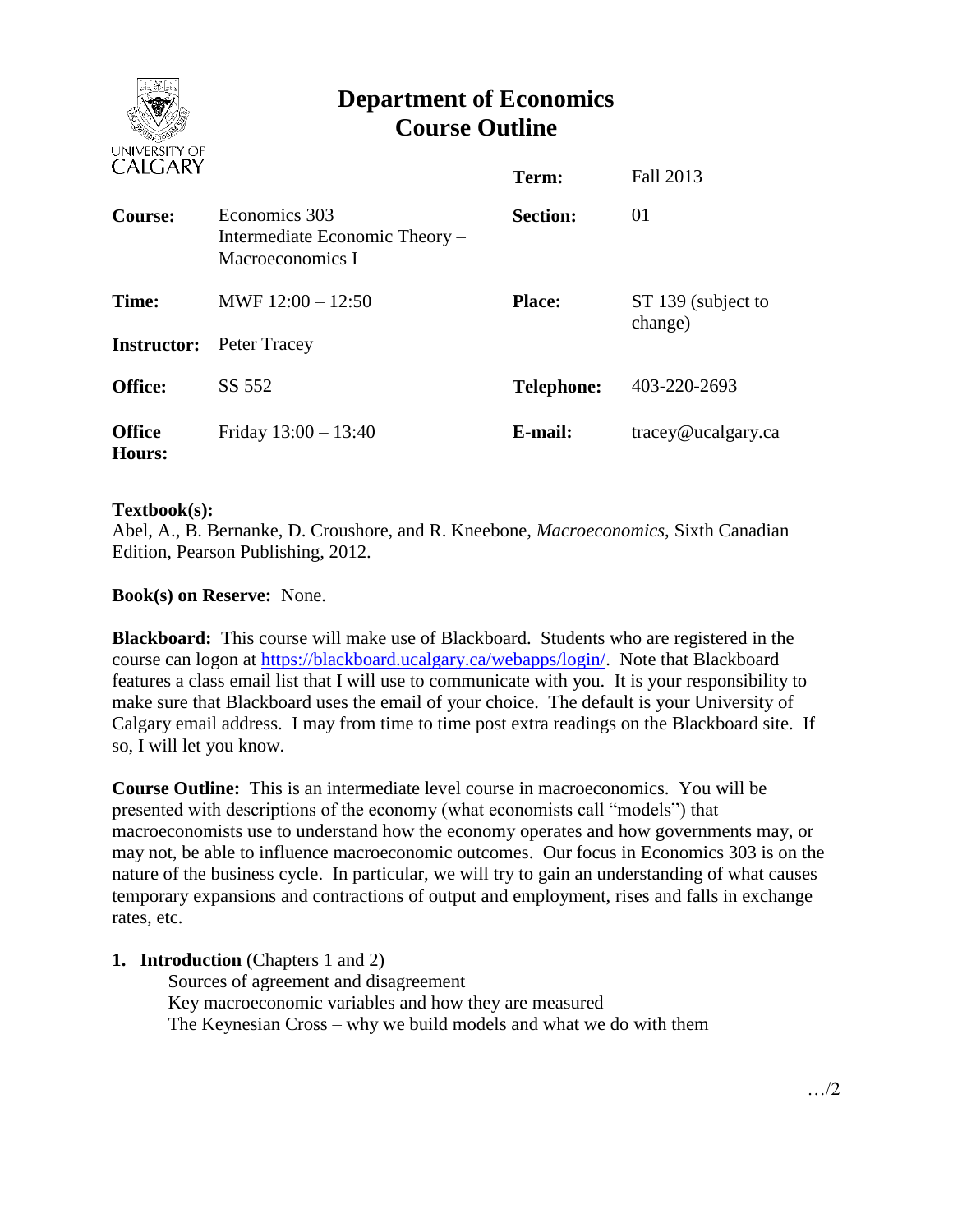#### **2. Building Blocks of the Macroeconomic Model** (Chapters 3, 4, 7 and 14)

The idea of an aggregate production function The market for labour Okun's Law Determinants of consumption spending, saving, and investment Money and financial markets

## **3. The Model of the Business Cycle** (Chapters 8, 9 and 10)

The empirical evidence The theory  $-$  a closed economy The theory – an open economy

**Tutorials:** When you registered for this course you were enrolled in a tutorial session. I may occasionally provide problems for you to consider and to discuss with your classmates and a teaching assistant during these tutorial sessions. The problems will not be graded but they will offer you the opportunity to test your understanding of the material covered to that point in the course. You will also have the opportunity to discuss with the TA the material we have discussed in class and which you may not yet fully grasp.

#### **Grade Determination and Final Examination Details:**

| Midterm Test            |          | (25%) Wednesday, October 9                |
|-------------------------|----------|-------------------------------------------|
| <b>First Assignment</b> | $(10\%)$ | Wednesday, October 16                     |
| Second Assignment       |          | $(15%)$ Wednesday, November 20            |
| Final Exam              |          | (50%) Date set by the Registrar's Office. |

 Assignments are due at the *beginning* of the lecture on the due date. Solutions to the assignments will be posted on the Blackboard site at that time. This means that late assignments cannot and will not be accepted.

 The midterm test will be held in the classroom during regular lecture hours. The final exam will be two (2) hours in length and will be scheduled by the Registrar's Office. There will be no multiple choice questions on either tests or on the final exam. The use of a simple nonprogrammable calculator during the test and the final exam will be allowed. Scientific calculators, business calculators, engineering calculators, graphing calculators, cell phones, and computers are not permitted.

 Assignments, the test, and the final exam are intended to be challenging (they are "*tests"* of your understanding of the material). You are encouraged to consult with your classmates when working on the assignments. The solutions you submit must, however, represent your own work. Taking credit for someone else's work is something for which I show zero tolerance.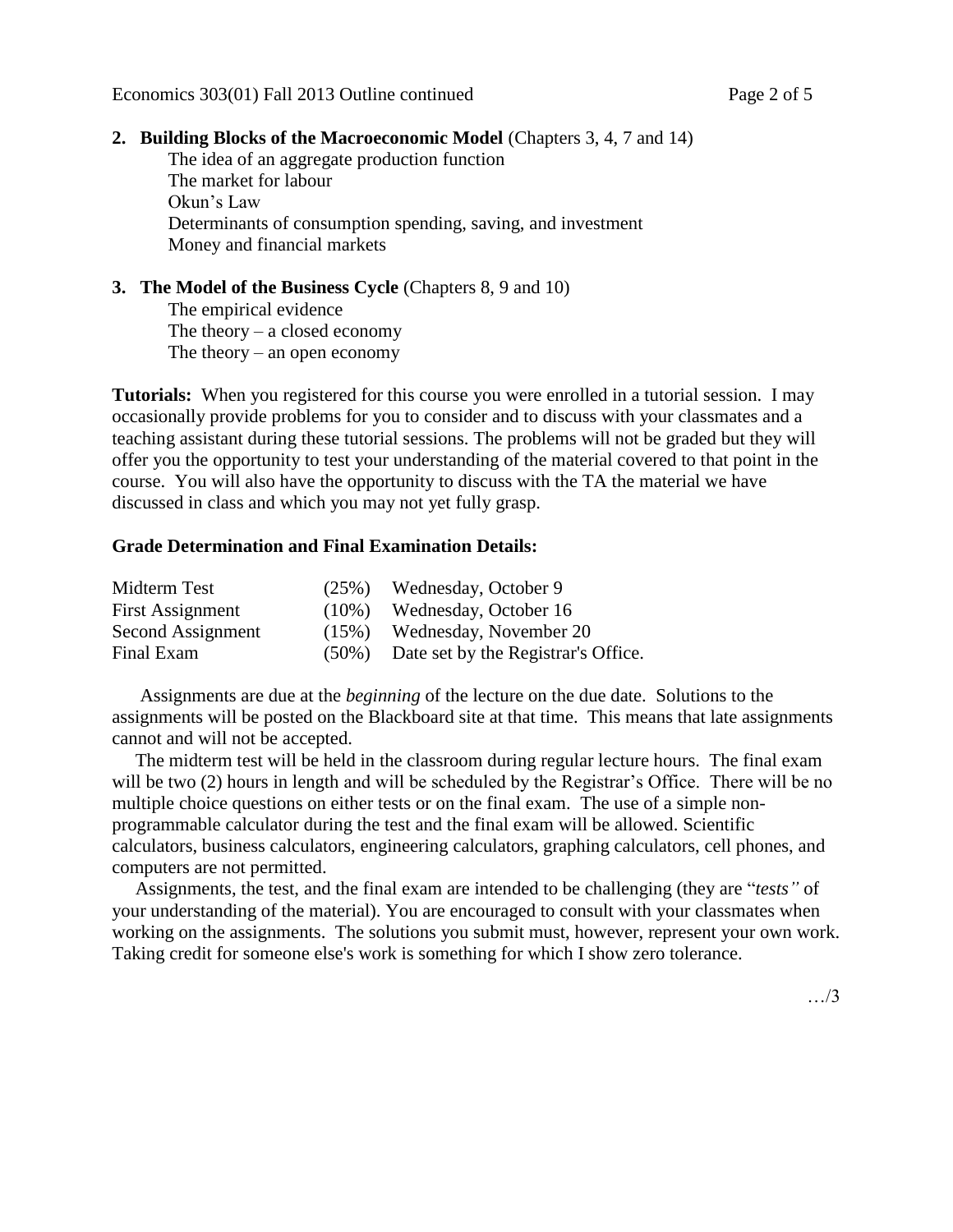As per University policy (see <http://www.ucalgary.ca/pubs/calendar/current/e-2.html>), the grade you receive on assignments, midterms and exams will, in part, reflect your ability to effectively communicate your answers. Being able to write and effectively communicate is a very important skill to develop. Employers demand it and so do I.

 The test and the final exam are marked on a numerical (percentage) basis, then converted to letter grades. The course grade is then calculated using the weights indicated above. As a guide to determining standing, these letter grade equivalences will generally apply:

| $A+ 97-100 B$       | 79 - 83 C-             | 61 - 65   |
|---------------------|------------------------|-----------|
| $A = 92 - 96$ B-    | $76 - 78$ D+           | $56 - 60$ |
| $A - 89 - 91$ $C +$ | $73 - 75$ D            | $50 - 55$ |
|                     | $B+ 84-88$ C 66 - 72 F | $0 - 49$  |

A passing grade on any particular component of the course is not required for a student to pass the course as a whole.

# **Our Relationship:**

I assume that the reason you are attending my class is to acquire an understanding of macroeconomic theory and policy. It has been my experience that this task is made much easier and far more enjoyable for all involved (me included) if we can maintain a relaxed but respectful atmosphere in the classroom. For my part, maintaining such an atmosphere requires that I be respectful of your time, your questions, and your concerns. I will therefore strive to be on time for lectures and office hours, answer your questions as well as I am able, and listen to your concerns. For your part, maintaining a respectful atmosphere requires that you avoid being late for class, that you refrain from leaving before the lecture ends, and that you not talk when either I or one of your classmates is speaking.

## **Notes:**

- 1. Students should be aware that no "make-up" midterms will be given. Any student who finds it necessary to miss the midterm must notify the instructor in advance and produce a valid medical certificate or other required documentation in order to have the weighting adjusted. This adjustment will result in the final exam counting for 75% of the final grade and the assignments counting for 25% of the final grade.
- 2. Examinations will not be given prior to the scheduled date.
- 3. **Answers to the midterm test, the assignment and the final exam questions must make use of equations and diagrams wherever possible. Numerical questions require numerical answers.**
- 4. **Students will not be given extra time to complete tests and exams.**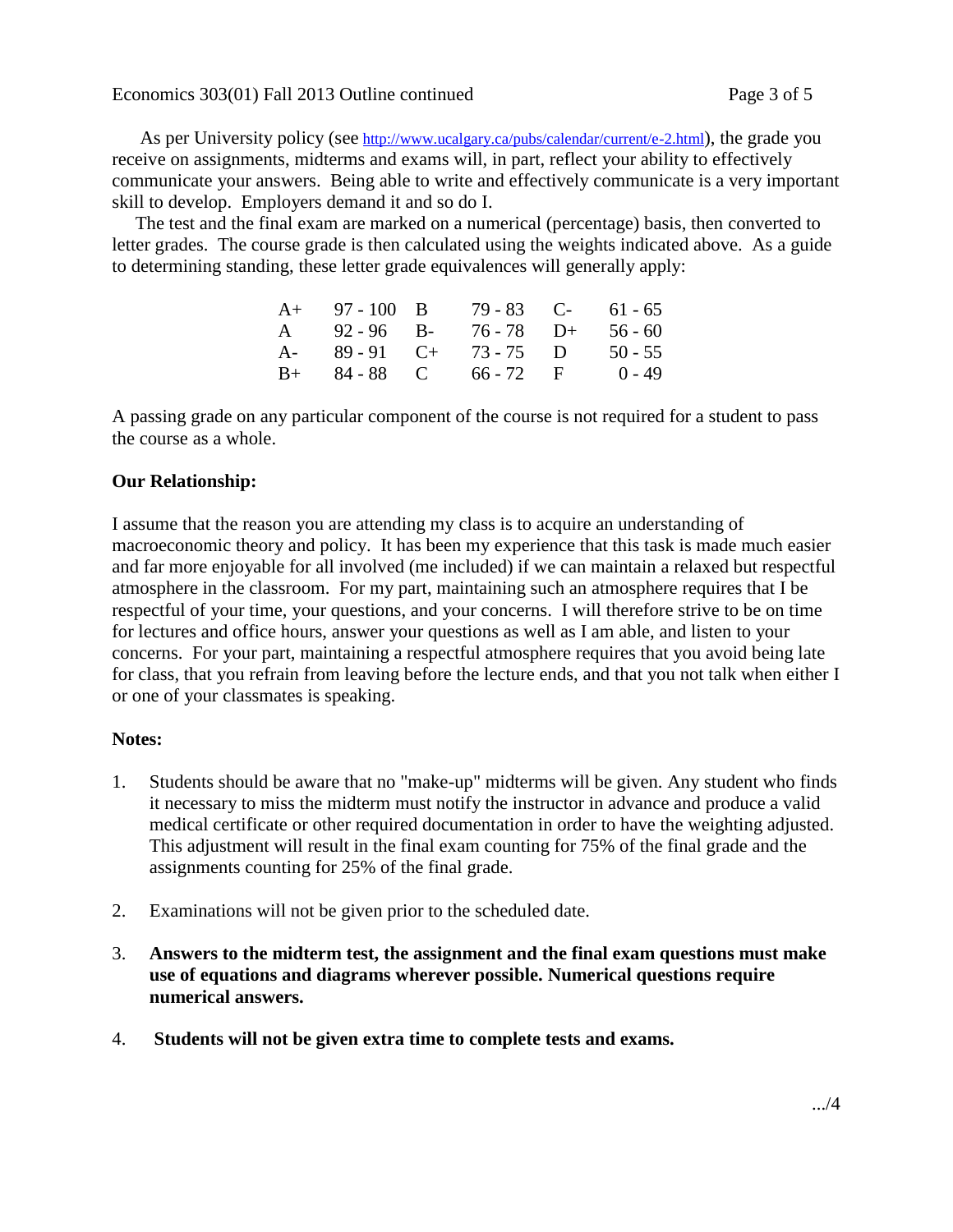- 5. Students should be aware of the academic regulations outlined in The University of Calgary Calendar.
- 6. **The use of cell phones for any purpose in class is prohibited. The classroom is a no cell phone zone. Computers may only be used for note-taking purposes.**
- 7. Students seeking reappraisal of a piece of graded term work should discuss their work with the instructor within 15 days of work being returned to class; however, the earliest that grades will be discussed will be two days after the return of an assignment or examination.
- 8. Students will be responsible for all material listed on the course outline, regardless of whether or not the material has been covered in class, unless the instructor notifies the class that the material will not be covered.
- 9. Please note that the following types of emails will receive no response: emails not addressed to anyone in particular; emails where the recipient's name is not spelled correctly; anonymous emails; emails which do not specify the course and section in which you are registered; and, emails involving questions that are specifically addressed on the course outline.
- 10. It is the student's responsibility to request academic accommodations. If you are a student with a documented disability who may require academic accommodation and have not registered with the Disability Resource Centre, please contact their office at 403-220-8237. Students who have not registered with the Disability Resource Centre are not eligible for formal academic accommodation. **You are also required to discuss your needs with your instructor no later than fourteen (14) days after the start of this course.**
- 11. A deferred final exam will not be given except in cases of extreme personal emergencies. If, for such a reason, a deferred final exam is allowed, it will not be given before the scheduled deferred exam date. Deferred final examinations do not have to cover the same material or have the same format as the regular final examination.

Students' Union Vice-President Academic: Emily Macphail Phone: 220-3911 E-mail [suvpaca@ucalgary.ca](mailto:subpaca@ucalgary.ca)

Students' Union Faculty Representative (Arts) Phone: 220-3913 Office: MSC 251